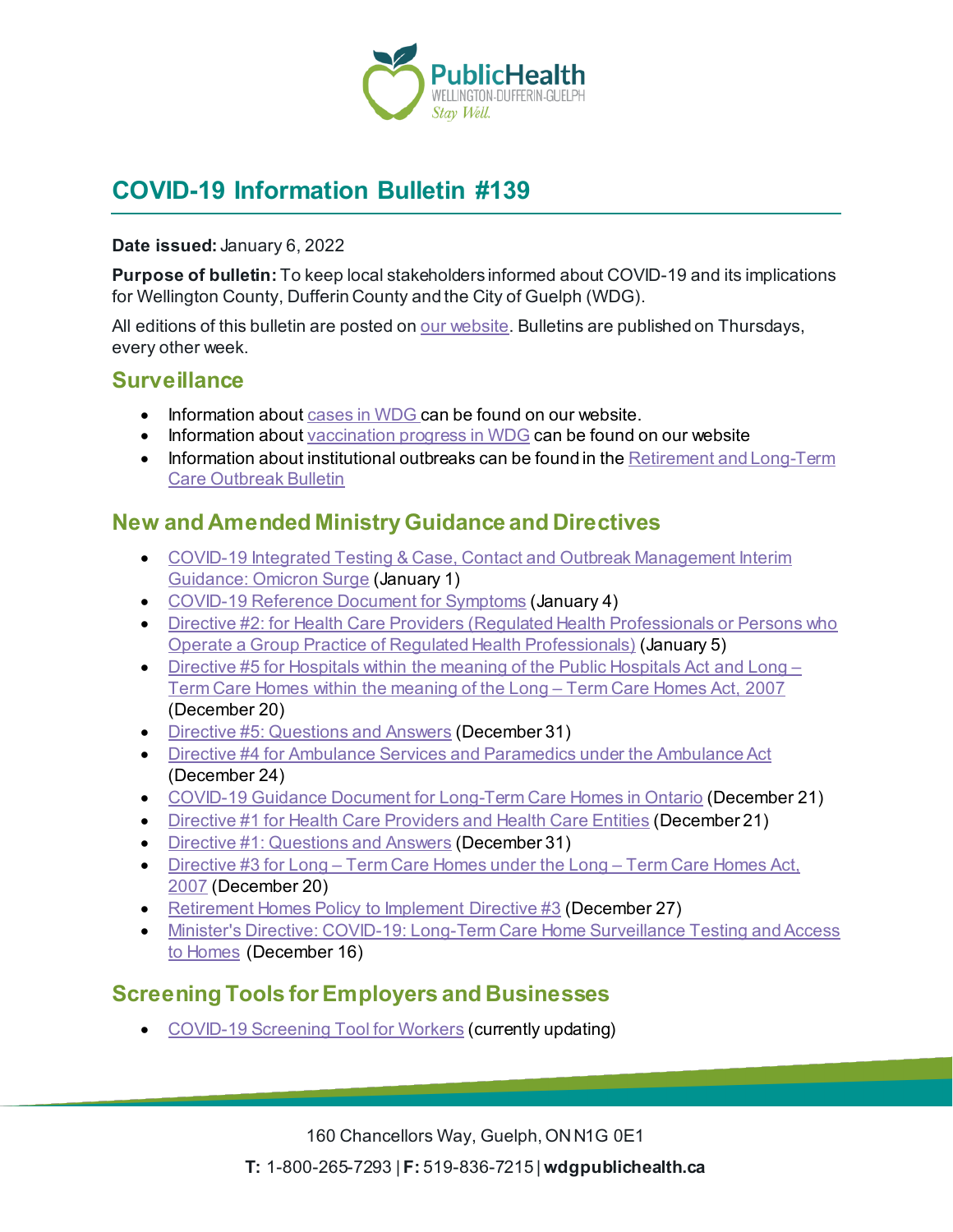

• [COVID-19 Customer Screening](https://covid-19.ontario.ca/screening/customer/) (currently updating)

### **School and Child Care Screening Tools and Resources**

- [School and Child Care Screening Tool](https://covid-19.ontario.ca/school-screening/) (currently updating)
- [Student Screening \(PDF\)](https://covid-19.ontario.ca/covid19-cms-assets/2022-01/COVID_screening_Student_Child%20Care_Jan6_AODA.pdf) (January 6)
- [Employee and Visitor Screening \(PDF\)](https://covid-19.ontario.ca/covid19-cms-assets/2022-01/COVID_screening_Staffs_Visitors_Jan6_AODA.pdf) (January 6)

Any person, including school staff or students, who are experiencing symptoms, have tested positive for COVID-19, or have been identified as a high-risk contact should refer to [Instructions](https://wdgpublichealth.ca/your-health/covid-19-information-public/instructions-positive-cases-and-high-risk-contacts)  for Positive [Cases and High-Risk Contacts.](https://wdgpublichealth.ca/your-health/covid-19-information-public/instructions-positive-cases-and-high-risk-contacts)

### **Ontario Moves to Modified Step Two of the Roadmap to Reopen**

The province returned to a modified version of Step Two of the Roadmap to Reopen effective Wednesday, January 5 for at least 21 days (until January 26, 2022), subject to trends in public health and health system indicators. View O. Reg. 263/20 for the complete list of measures and conditions that apply to certain businesses, organizations, places and individuals. For more information read th[e provincial media release](https://news.ontario.ca/en/release/1001394/ontario-temporarily-moving-to-modified-step-two-of-the-roadmap-to-reopen) and for an overview of current measures, please see the [provincial public health measures overview.](https://covid-19.ontario.ca/public-health-measures)

## **Instructions for Positive Cases, High-Risk Contacts and Anyone with Symptoms**

The province recently updated its [COVID-19 testing and isolation guidelines](https://news.ontario.ca/en/backgrounder/1001387/updated-eligibility-for-pcr-testing-and-case-and-contact-management-guidance-in-ontario). Individuals who are experiencing COVID-19 symptoms, have tested positive for COVID-19 or have been identified as a high-risk contact after being exposed to someone who tested positive for COVID-19 can refer to [Instructions for Positive Cases and High-Risk Contacts](https://wdgpublichealth.ca/your-health/covid-19-information-public/instructions-positive-cases-and-high-risk-contacts) for more information.

## **Drop-in COVID-19 Vaccine Clinics Open to More Groups**

The following groups can drop-in for a COVID-19 vaccine, no appointment needed: children ages 5-11(1st or 2nd dose), and booster doses for adults age 68+, school staff, teachers and bus drivers, child care educators and staff including unlicensed child care providers. A list of open clinic dates, times and locations is available a[t wdgpublichealth.ca/drop-ins.](https://wdgpublichealth.ca/your-health/covid-19-information-public/covid-19-vaccine-information/drop-covid-19-vaccine-clinics)

## **Measures at Long-Term Care and Retirement Homes**

In response to the evolving Omicron situation, the followin[g temporary measures at long-term](https://news.ontario.ca/en/release/1001384/ontario-taking-further-action-to-keep-long-term-care-residents-safe)  [care homes](https://news.ontario.ca/en/release/1001384/ontario-taking-further-action-to-keep-long-term-care-residents-safe) went into effect on Thursday, December 30, 2021:

- Access to long-term care homes by general visitors is paused. Designated caregivers may continue to enter long-term care homes.
- Day absences for all residents for social purposes is paused.

The province is also making fourth doses of mRNA vaccines available to residents of long-term care homes, retirement homes, Elder Care Lodges and other congregate care settings if at least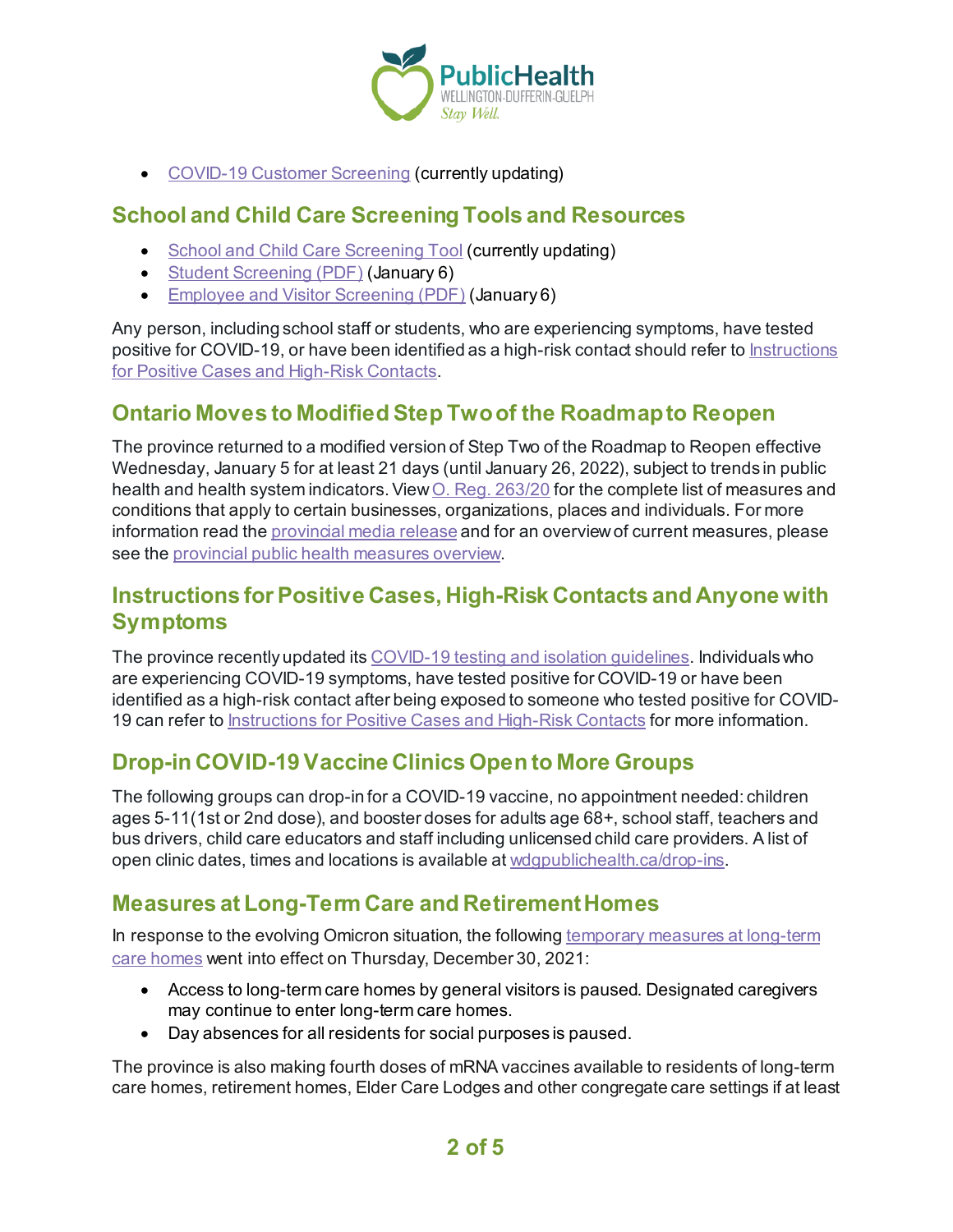

three months, or 84 days, have passed since the third dose. For more information read the [provincial media release.](https://news.ontario.ca/en/release/1001386/ontario-updating-public-health-measures-and-guidance-in-response-to-omicron)

## **Medical Exemption for COVID-19 Vaccination**

Visit the [Ontario Ministry of Health Guidance on Medical Exemptions to](https://health.gov.on.ca/en/pro/programs/publichealth/coronavirus/docs/vaccine/medical_exemptions_to_vaccination.pdf) COVID-19

[Vaccination](https://health.gov.on.ca/en/pro/programs/publichealth/coronavirus/docs/vaccine/medical_exemptions_to_vaccination.pdf) for the list of reasons that may qualify for a medical exemption to COVID-19 vaccination. As of January 10, 2022, a written medical exemption will no longer be accepted to access businesses and organizations that require proof of vaccination. You will be required to show your enhanced vaccination certificate with official QR code. For instructions to obtain your QR code, visit<https://wdgpublichealth.ca/medical-exemption-covid-19-vaccination>.

## **COVID-19 Vaccine Guidance and Resources**

- [COVID-19 Vaccine Storage and Handling Guidance](https://www.health.gov.on.ca/en/pro/programs/publichealth/coronavirus/docs/vaccine/vaccine_storage_handling_pfizer_moderna.pdf) (January 5)
- [COVID-19 Vaccination Recommendations for Special Populations](https://www.health.gov.on.ca/en/pro/programs/publichealth/coronavirus/docs/vaccine/COVID-19_vaccination_rec_special_populations.pdf) (December 31)
- [COVID-19 Vaccine Consent Form](https://www.health.gov.on.ca/en/pro/programs/publichealth/coronavirus/docs/vaccine/COVID-19_vaccine_consent_form.pdf) (December 31)
- [Medical Exemptions to COVID-19 Vaccination](https://www.health.gov.on.ca/en/pro/programs/publichealth/coronavirus/docs/vaccine/medical_exemptions_to_vaccination.pdf) (December 31)
- [COVID-19 Vaccine Third Dose Recommendations](https://www.health.gov.on.ca/en/pro/programs/publichealth/coronavirus/docs/vaccine/COVID-19_vaccine_third_dose_recommendations.pdf) (December 17)

## **Announcements and Changes to Services**

- On January 6, the [Government of Ontario](https://news.ontario.ca/en/statement/1001398/ontario-accelerating-boosters-for-education-and-child-care-staff) announced it is accelerating boosters for education and child care staff.
- On December 22, th[e Government of Ontario](https://news.ontario.ca/en/release/1001375/ontario-extending-call-to-arms-to-businesses-volunteers-and-retired-health-professionals) announced it is extending its call to arms to businesses, volunteers and retired health professionals to help further boost capacity and get more boosters into arms sooner.
- On December 22, th[e Government of Ontario](https://news.ontario.ca/en/release/1001372/ontario-launches-new-supports-for-businesses) announced it is introducing new supports for many of the businesses that are most impacted by public health measures due to COVID-19.
- On December 21, th[e Government of Ontario](https://news.ontario.ca/en/release/1001368/ontario-investing-in-more-supports-for-retirement-homes) announced it is enhancing infection prevention and control measures and helping recruit and retain new staff for retirement homes.
- On December 17, th[e Government of Ontario](https://news.ontario.ca/en/release/1001301/ontario-expanding-specialized-covid-19-vaccine-supports-for-indigenous-communities) announced it is expanding specialized COVID-19 vaccine supports for indigenous communities.
- On December 17, th[e Government of Canada](https://www.canada.ca/en/public-health/news/2021/12/government-of-canada-announces-additional-measures-to-contain-the-spread-of-the-omicron-variant.html) reinstated the requirement for a pre-arrival negative PCR test result for all travelers leaving the country for less than 72 hours.

### **Additional Resources**

- [Fully Vaccinated Travellers Entering Canada During COVID-19](https://www.canada.ca/en/public-health/services/publications/diseases-conditions/fully-vaccinated-travellers-entering-canada-covid-19.html) (December 30)
- [How to Self-monitor](https://www.publichealthontario.ca/-/media/documents/ncov/factsheet-covid-19-self-monitor.pdf?la=en&sc_lang=en&hash=8E539D05043A6775297935CEE32A8BF6) (updated December 26)
- [How to Self-isolate](https://www.publichealthontario.ca/-/media/documents/ncov/factsheet-covid-19-how-to-self-isolate.pdf?la=en&sc_lang=en&hash=6AC2FC13CD319D468E40692918993AFD) (updated December 26)
- [COVID-19 Variant of Concern Omicron \(B.1.1.529\): Risk Assessment, December 21,](https://www.publichealthontario.ca/-/media/documents/ncov/voc/2021/12/covid-19-omicron-b11529-risk-assessment.pdf?sc_lang=en)  [2021](https://www.publichealthontario.ca/-/media/documents/ncov/voc/2021/12/covid-19-omicron-b11529-risk-assessment.pdf?sc_lang=en) (updated December 24)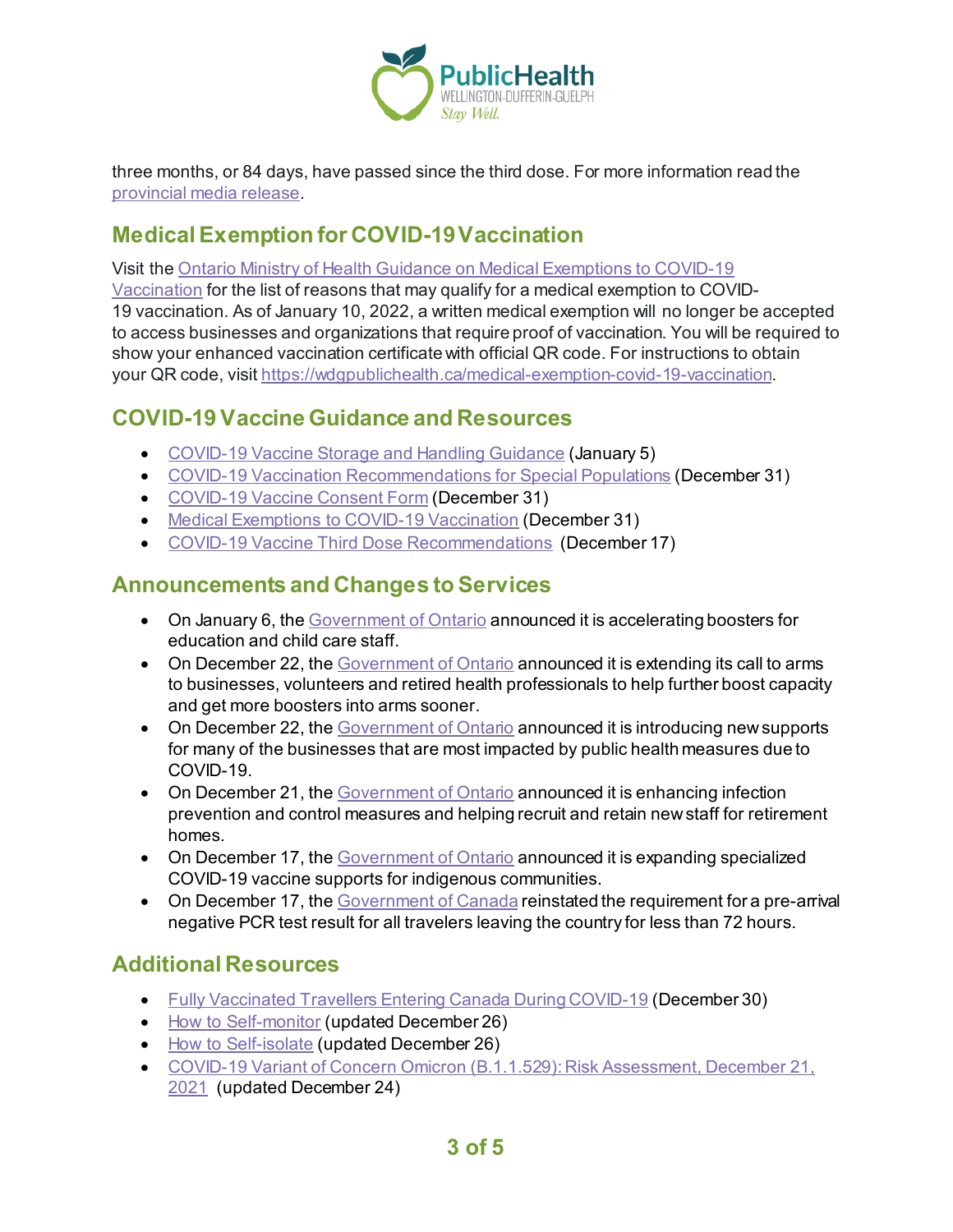

- [Optimizing the Use of Masks Against COVID-19](https://www.publichealthontario.ca/-/media/documents/ncov/covid-19-fact-sheet-optimizing-masks.pdf?sc_lang=en&hash=EDA29B0E81CDCFBAC2CED5869A20AE83) (December 24)
- [Update with Consideration of Omicron: Interim COVID-19 Infection Prevention and](https://www.canada.ca/en/public-health/services/diseases/2019-novel-coronavirus-infection/guidance-documents/omicron-infection-prevention-control-health-care-settings-covid-19-suspected-confirmed.html)  [Control in the Health Care Setting when COVID-19 is Suspected or Confirmed,](https://www.canada.ca/en/public-health/services/diseases/2019-novel-coronavirus-infection/guidance-documents/omicron-infection-prevention-control-health-care-settings-covid-19-suspected-confirmed.html)  [December 23, 2021](https://www.canada.ca/en/public-health/services/diseases/2019-novel-coronavirus-infection/guidance-documents/omicron-infection-prevention-control-health-care-settings-covid-19-suspected-confirmed.html)
- [Unvaccinated Travellers Entering Canada During COVID-19](https://www.canada.ca/en/public-health/services/publications/diseases-conditions/unvaccinated-travellers-entering-canada-covid-19.html) (December 23)
- [COVID-19: Going Out Safely](https://www.canada.ca/en/public-health/services/publications/diseases-conditions/covid-19-going-out-safely.html) (December 20)
- [Information for Patients: A Guide to Self-Testing for COVID-19](https://www.canada.ca/en/public-health/services/diseases/coronavirus-disease-covid-19/testing-screening-contact-tracing/information-patients-guide-self-testing.html) (December 17)
- Interim IPAC Recommendations for Use of Personal Protective Equipment for Care of [Individuals with Suspect or Confirmed COVID-19](https://www.publichealthontario.ca/-/media/documents/ncov/updated-ipac-measures-covid-19.pdf?sc_lang=en) (updated December 15)

## **Contact Information for Additional Support**

#### **Provincial Vaccine Contact Centre**

Services are offered in 300 languages and include accessible services. For questions about COVID-19 vaccine, (not related to appointments or clinics) vaccine receipts, and vaccine passports:

- $\circ$  Call 1-833-943-3900
- $\circ$  Available 7 days a week, 8 a.m.  $-8$  p.m.

#### **WDGPH COVID-19 Call Centre**

For health-related questions, and questions or concerns from the community beyond COVID-19:

- $\circ$  Call 519-822-2715 ext. 7006
- $\circ$  Available Monday Friday from 9 a.m. 4 p.m.

For non-health related questions, including business or workplace concerns, social distancing/face covering questions or non-emergency reporting questions:

- o Call 519-822-2715 ext. 4020
- $\circ$  Available Monday Friday from 9 a.m. 4 p.m.

For COVID-19 vaccine appointment booking help: (**Please note that appointments can be booked online at: [wdgpublichealth.ca/appointments](https://wdgpublichealth.ca/appointments)**)

- o Call 1-844-780-0202
- $\circ$  Available Monday Friday from 8:30 a.m. 4:30 p.m.

#### **Note: Call Centre hours may be affected by a holiday. Visit our website for holiday hours.**

#### **COVID-19 Vaccination Appointments**

[Book a vaccination appointment online.](https://www.wdgpublichealth.ca/appointments) Information about vaccine drop-ins and eligibility is available on our website at[: https://wdgpublichealth.ca/drop-ins](https://wdgpublichealth.ca/drop-ins)